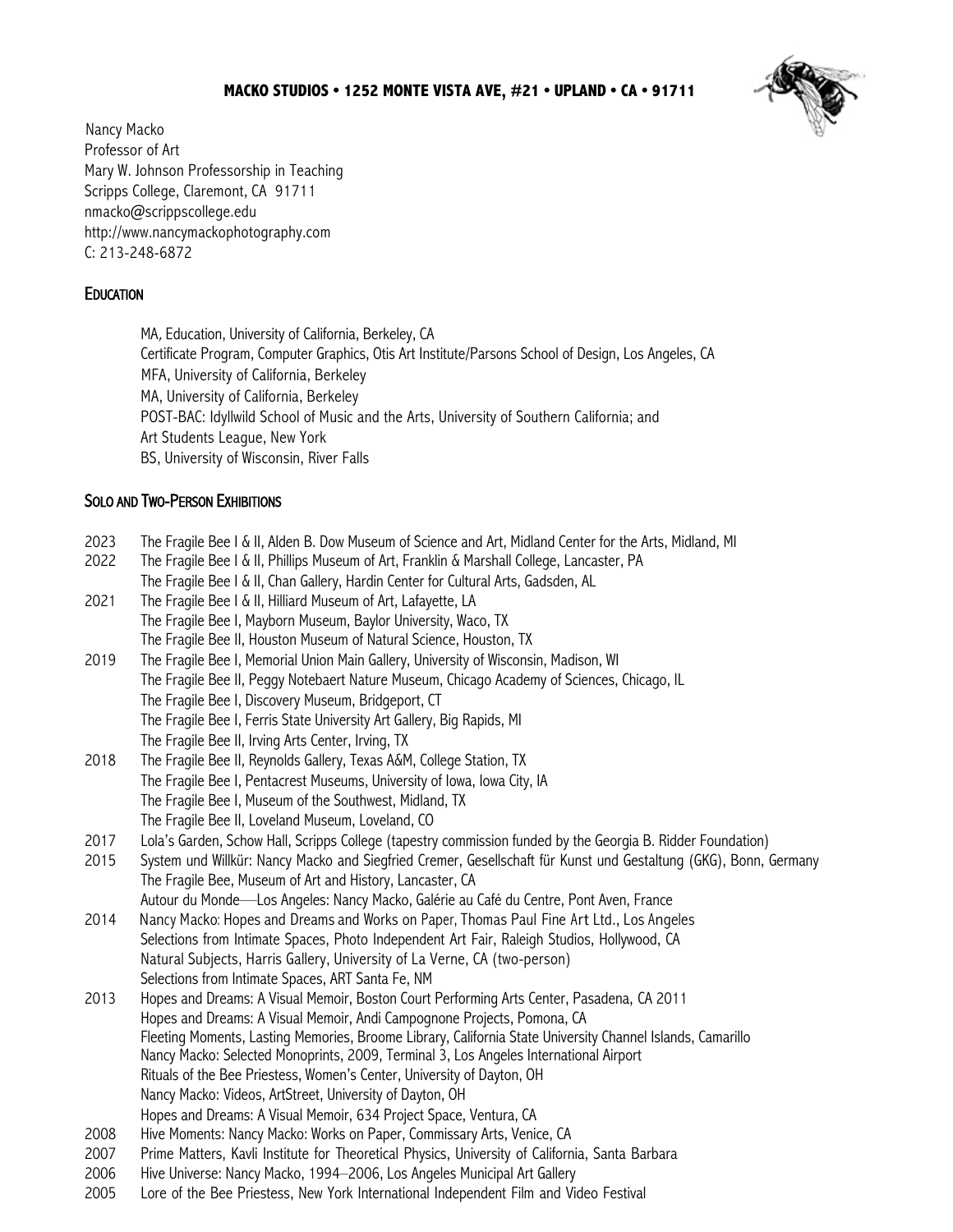- 2003 Our Very Lives, Centre, International d'Art Contemporain, Pont-Aven, France Lore of the Bee Priestess, Other Gallery, Banff Centre, Alberta, Canada Interstices: Prime Deserts, Kellogg University Art Gallery, California Polytechnic University, Pomona (collaborative installation with Robert Valenza, Professor of Mathematics at Claremont McKenna College) 1998 Glimpsing Romania, Rutgers University, New Brunswick, NJ (collaboration with Jan Blair) Excerpts From and Extensions To, W. M. Keck Learning Room, Honnold/Mudd Library of the Claremont Colleges, CA
- (permanent installation, collaboration with Jan Blair) Digit: Featuring the Honeycomb Wall, Gregory Kondos Gallery, Sacramento City College
- 1992 Intervals, Distance, and Flight, Hilton Community Gallery, Pasadena, CA
- Inner Landscapes, West Los Angeles City Hall Gallery
- 1991 Multiple Horizons, Hyde Gallery, Grossmont College, San Diego Matters of Concern: Collages and Monoprints from Costa Rica and Hawaii, Fine Arts Center Gallery, Washington State University, Pullman
- 1989 Shifting Cycles, Double Rocking G Gallery, Los Angeles Across the Miles, Ashiyagawa Gallery, Ashiya, Japan
- 1985 Inner Worlds, Diablo Valley College, Pleasant Hill, CA (two-person) Objects of Power, Shackelford and Sears Gallery, Davis, CA (two-person) Recent Monotypes and Drawings, Women's Studio Workshop, Rosendale, NY (two-person)
- 1984 Works on Paper, Gallery 101, Kleinpell Fine Arts Building, University of Wisconsin, River Falls (two-person)

## SELECTED GROUP EXHIBITIONS

- 2021 Faculty Show, Williamson Gallery, Scripps College, Claremont, CA
- 2020 Puertográfico Themed Portfolios: Printshop Signage, SGCI 2020, San Juan, Puerto Rico
- 2018 Honeybee CCD Awareness, Mind & Mill, Riverside, CA 9th International Printmaking Biennial, Museu do Douro, Portugal
- 2017 Print 2017, Exposica internacion de Gravura Global Printmaking Exhibition, Douro, Portugal Women Who Print, Fallbrook Library, Fallbrook, CA
- 2016 Nature as Metaphor, Augen Gallery, Portland, OR The Buzzing of the Bees, El Camino College Art Gallery, Torrance, CA
- 2015 Now on View: Recent Acquisitions of Prints and Drawings Spanning Five Hundred Years, Portland Art Museum, OR Elemental | Seeing the Light, Sturt Haaga Gallery, Descanso Gardens, La Cañada Flintridge, CA Transformed Viewpoints, A.I.R. Gallery, Brooklyn
- 2014 A.I.R. ReFreshed, Ground Floor Gallery, Nashville, TN; Adore Gallery, San Francisco; Center for Gender and Sexuality Studies, Princeton University, NJ; Washington University, St. Louis; Nolan Park, Governor's Island, New York Bridging the Gap, SGC International Conference, City College of San Francisco Liminal Communities, A.I.R. Gallery, Brooklyn Women and Print: A Contemporary View, Williamson Gallery, Scripps College, Claremont, CA
- 2013 Generations IX: The Red/Pink Show, A.I.R. Gallery, Brooklyn Small Works, Ruth Bachofner Gallery, Santa Monica, CA Focus on Photographs, Ruth Chandler Williamson Gallery, Claremont, CA When I'm Sixty-Four, Museum of Art and History, Lancaster, CA Encore, Palos Verdes Art Center, CA
- Frag•ment, A.I.R. Gallery, Brooklyn<br>2012 Dontologies: Four Visions, Eleftherias 2012 Ontologies: Four Visions, Eleftherias Park Art Center, Athens, Greece When I'm Sixty-Four, Wignall Museum, Rancho Cucamonga, CA 40 Years of Women Artists at Douglass Library, Rutgers University, New Brunswick, NJ Delta National Small Prints Exhibition, Bradbury Gallery, Arkansas State University, Jonesboro
- 2011 Generations VIII, A.I.R. Gallery, Brooklyn 1st National Exhibition of Intaglio Prints, New York Society of Etchers, National Arts Club, New York Southern California Printmaking, Palos Verdes Art Center, CA
- 2010 Techno Organic: Evolutionary Art + Design, OBJCT Gallery, Claremont, CA Adding On: Repetition with Variation, Marin Arts Council Gallery, San Rafael, CA
- 2009 Los Angeles Printmaking Society 20th National Exhibition, Los Angeles Municipal Art Gallery Gaia and Global Warming: Women Artists Champion Nature, Arts Association at the Center for the Arts, Jackson Hole, WY The Artists of ZYZZYVA, Mina Dresden Gallery, San Francisco An Enduring Legacy: New Acquisitions to the Permanent Collection, Claremont Museum of Art, CA Preservation/Conservation, Terminal 3, Los Angeles International Airport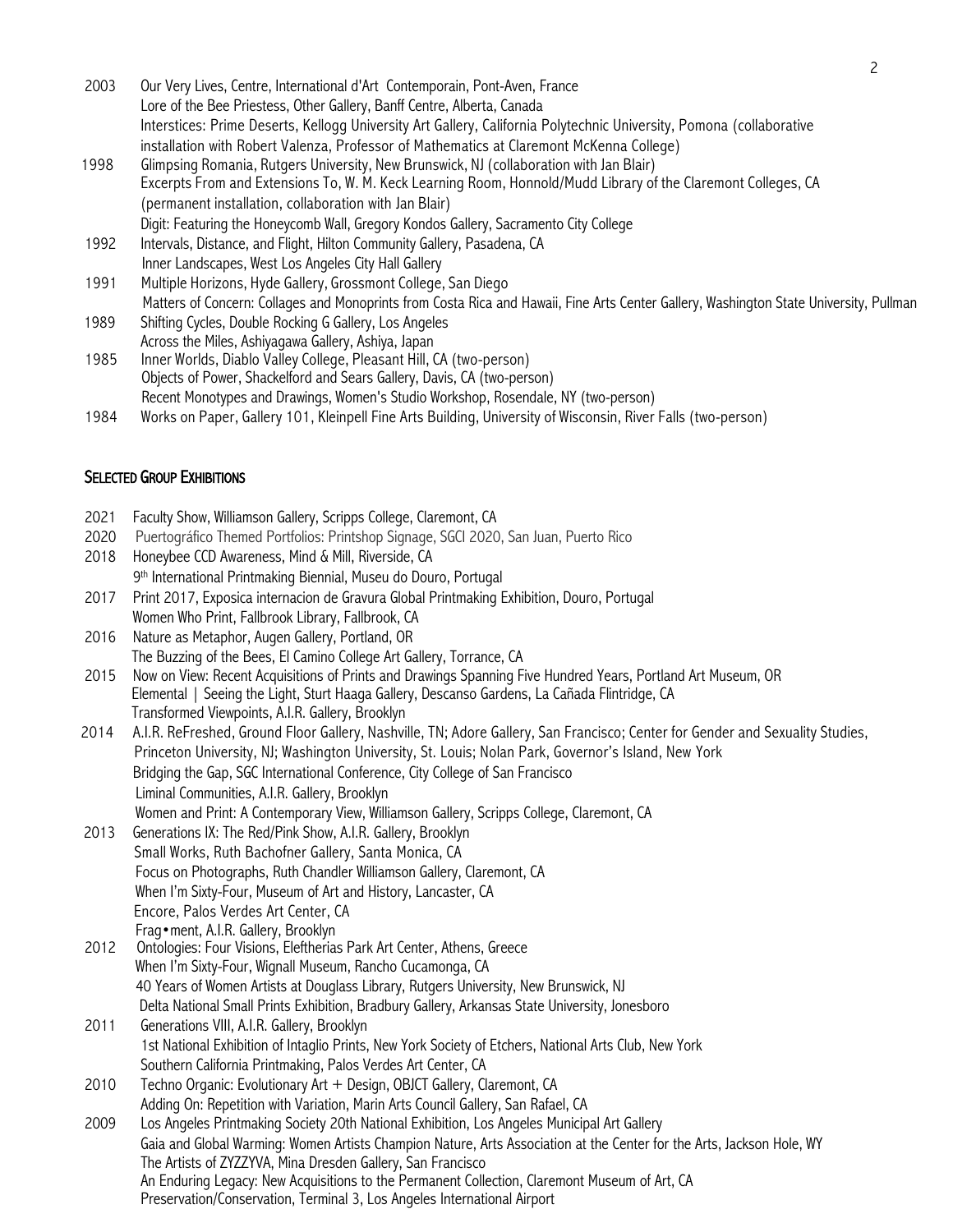|      |                                                                                                                                                                                                                         | 3 |
|------|-------------------------------------------------------------------------------------------------------------------------------------------------------------------------------------------------------------------------|---|
|      | Cumáky, Zobáky, Sosáky (Muzzles, beaks, stingers), Galerie Califia, Horažďovice, Czech Republic                                                                                                                         |   |
| 2007 | Contemporary Printmaking at the Crossroads, George Segal Gallery, Montclair State University, NJ                                                                                                                        |   |
|      | IM(press)IONS: Contemporary/Modern Prints, 1960-Today, Edward Cella Art + Architecture, Santa Barbara, CA                                                                                                               |   |
|      | Queen Bees: Eco-Actions and Collective Organizing, Irene Carlson Gallery of Photography, University of La Verne, CA                                                                                                     |   |
| 2006 | Fourteen Artists / Fourteen Years: Mahaffey Fine Art, Portland Art Museum, OR                                                                                                                                           |   |
| 2005 | Obsession, Centre International d'Art Contemporain, Pont-Aven, France; Institut Franco-Americain, Rennes, France                                                                                                        |   |
|      | Looking at Art, Ontario International Airport, CA                                                                                                                                                                       |   |
|      | A x S (At the Intersection of Art and Science), Armory Center for the Arts, Pasadena, CA                                                                                                                                |   |
|      | Site Lines: 24HR Photographing Joshua Tree National Park, California Museum of Photography, Riverside                                                                                                                   |   |
|      | Distillations, Institut Franco-Americain, Rennes, France                                                                                                                                                                |   |
| 2004 | Counterparts: Art from Mathematics, Peninsula Art Museum, Belmont, CA                                                                                                                                                   |   |
|      | Ultrachrome, Carl Berg Gallery, Los Angeles                                                                                                                                                                             |   |
| 2003 | Ateliers d'artistes, Hotel de Ville Pont-Aven, Conseil General du Finistère, Quimper, France                                                                                                                            |   |
|      | Look Up! Contemplating the Skies, New York Academy of Sciences                                                                                                                                                          |   |
|      | The Whole Ball of Wax, WomanMade Gallery, Chicago                                                                                                                                                                       |   |
| 2001 | Romancing the Universe, Gallery 825, Los Angeles                                                                                                                                                                        |   |
| 2000 | In the Mind's Sky: Intersections of Contemporary Art and Science, Williamson Gallery, Scripps College, Claremont, CA                                                                                                    |   |
| 1999 | Digital Code / Cultural Patterns, Visual Arts Gallery, University of Texas, Dallas                                                                                                                                      |   |
|      | Queen, Mendenhall Gallery, Whittier College, CA                                                                                                                                                                         |   |
| 1998 | Digital Sorcery, Center for Photography, Woodstock, NY                                                                                                                                                                  |   |
|      | Billboard Live Video Art, Hollywood, CA (Jumbotron display / FM 104.7 audio)                                                                                                                                            |   |
| 1997 | Polarities (video screening), SPE Regional Conference, Los Angeles                                                                                                                                                      |   |
|      | Stimulus Transmit, Bay Area Video Coalition, Cable Access Channel 53, San Francisco                                                                                                                                     |   |
| 1996 | The Next Wave: Digital Revision, Light Factory, Charlotte, NC                                                                                                                                                           |   |
|      | ADA: Women and Information Technology, Artemesia Gallery, Chicago                                                                                                                                                       |   |
| 1995 | Manipulations, Los Angeles Municipal Art Gallery                                                                                                                                                                        |   |
|      | The World's Women On-Line!, United Nations Fourth World Conference on Women, Beijing; Computing Commons Gallery,                                                                                                        |   |
|      | Arizona State University, Tempe                                                                                                                                                                                         |   |
|      | P.L.A.N. (Photography Los Angeles Now), Los Angeles County Museum of Art                                                                                                                                                |   |
|      | Information Superhighway, Downey Art Museum, CA                                                                                                                                                                         |   |
|      | Bit Movie '95, Palazzo del Turismo, Riccione, Italy                                                                                                                                                                     |   |
| 1994 | Digital L.A., Sam Francis Gallery, Santa Monica, CA                                                                                                                                                                     |   |
|      | Selections '94, Cork Gallery, Avery Fisher Hall, New York                                                                                                                                                               |   |
| 1993 | Color and Spirit, Buckley Center Gallery, Portland University, OR                                                                                                                                                       |   |
|      | Digital Salon des Independents, Cyberspace Gallery, West Hollywood, CA                                                                                                                                                  |   |
|      |                                                                                                                                                                                                                         |   |
|      | The Third Annual Computer Graphics Art Show, Hand Graphics Gallery, Santa Fe, NM                                                                                                                                        |   |
| 1992 | Material Matters: Explorations in Pattern and Shape, Gensler and Associates, Santa Monica, CA<br>Casting Light, Acknowledging the Shadow: A Tribute to Sylvia Lark, Museum of Art, Washington State University, Pullman |   |
|      |                                                                                                                                                                                                                         |   |
|      | IPI: International Painting Interactive, The S.L.A.D.E. Corporation in conjunction with SIGGRAPH '92, Chicago                                                                                                           |   |
|      | Computer Art from the Western States, Brigham City Museum, UT                                                                                                                                                           |   |
|      | The Frame: Multiplied and Extended, Security Pacific Gallery, Costa Mesa, CA                                                                                                                                            |   |
| 1991 | Monotype/Monoprint Invitational Exhibition, Kipp Gallery, Indiana University of Pennsylvania, Indiana                                                                                                                   |   |
|      | Pacific Prints, Amfac Plaza Gallery, Honolulu; East Hawaii Cultural Center, Hilo; Orange Coast College Gallery, Costa Mesa,                                                                                             |   |
|      | CA; Los Angeles Harbor College Gallery, Wilmington, CA                                                                                                                                                                  |   |
|      | Art and the Woman Artist, Clary-Miner Gallery, Buffalo, NY                                                                                                                                                              |   |
|      | Fourth National Computer Art Invitational, College of Fine Arts Gallery, Eastern Washington University, Cheney (traveled as                                                                                             |   |
|      | National Computer Traveling Exhibition, 1991-93)                                                                                                                                                                        |   |
| 1990 | Etchings Etcetera, Pyramid Technology, Cadence, Synopsys, and 3COM Corporations, San Jose, CA; Quantum Corporation, Milpitas, CA                                                                                        |   |
|      | Women's Caucus for Art Exhibition, Lancaster Museum of Art, CA                                                                                                                                                          |   |
| 1989 | Impressions: Six Printmakers, Wignall Museum and Gallery, Chaffey College, Rancho Cucamonga, CA                                                                                                                         |   |
|      | California Prints, Graphic Workshop of Funen, Odense, Denmark                                                                                                                                                           |   |
| 1988 | Taking Liberties, Women's Caucus for Art Membership Exhibition, Loyola Law School, Los Angeles                                                                                                                          |   |
|      | Showcase '88, ASI University Union Gallery, California State Polytechnic University, Pomona                                                                                                                             |   |
|      | California Prints: North/South, Mills College Art Gallery, Oakland                                                                                                                                                      |   |
|      | New Directions in Printmaking, Collector's Gallery, Oakland Museum                                                                                                                                                      |   |
| 1987 | Frontiers of Abstraction, Prichard Art Gallery, University of Idaho, Moscow                                                                                                                                             |   |
|      | West Coast Painters, University of Hawaii, Hilo                                                                                                                                                                         |   |
|      | New California Printmaking: Selections from Northern and Southern California, Lang Gallery, Scripps College, Claremont, CA                                                                                              |   |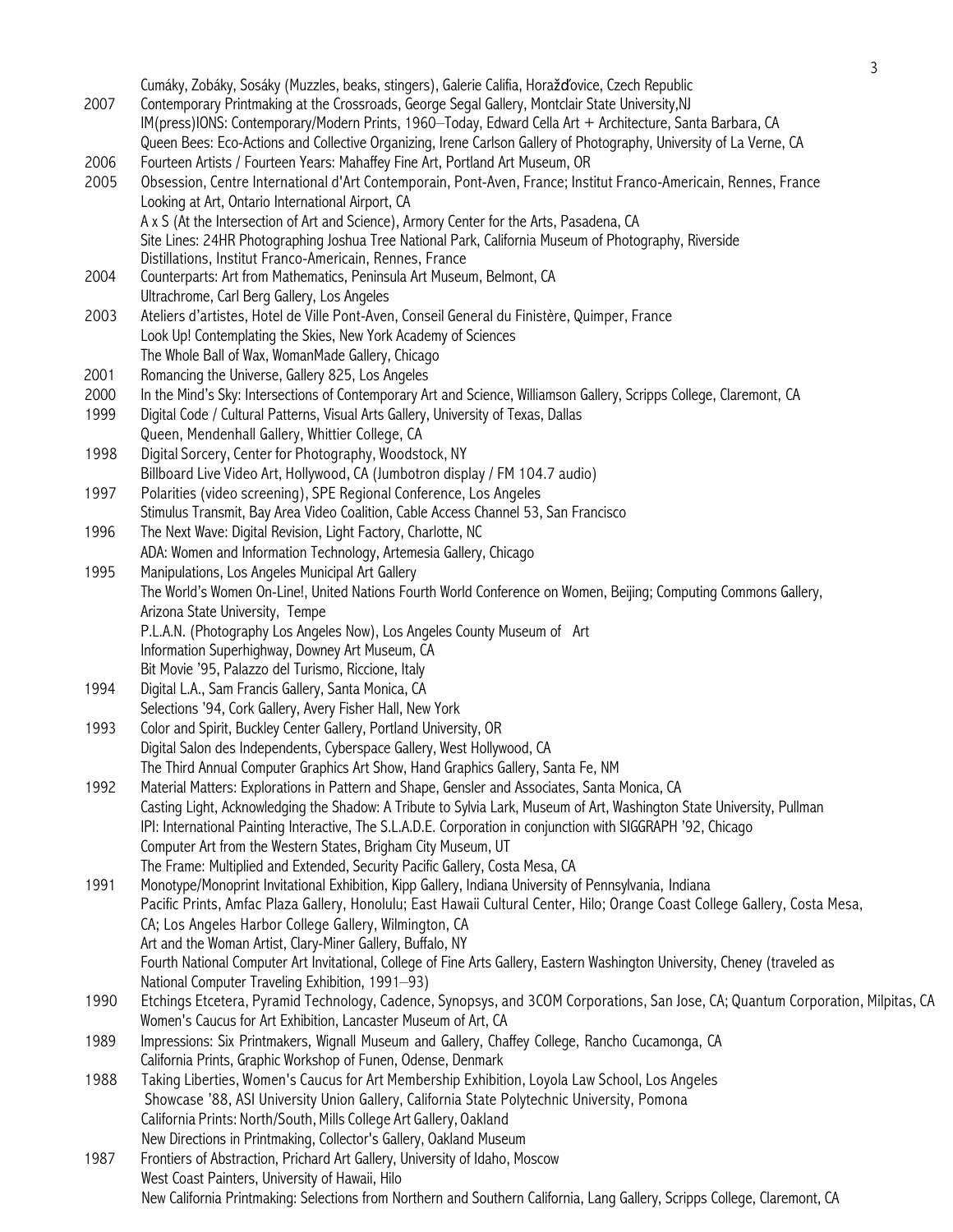Contemporary Art of Paper, ASI University Union Gallery, California State Polytechnic University, Pomona

1986 California Artists, Gallery Beni, Kyoto, Japan

Hanga Annual, Fifty-Fourth Exhibition of the Japan Print Association, Tokyo Art Museum; Mary Porter Sesnon Art Gallery, University of California, Santa Cruz; Frank Lloyd Wright Building, Marin Civic Center, San Rafael, CA

## SELECTED BIBLIOGRAPHY

2018 Morrison, Rachel. "Spotlight on Faculty: Professor of Art Nancy Macko Appointed to Mary W. Johnson Professorship in Teaching," Sept 20, 2018. [http://www.scrippscollege.edu/news/features/spotlight-on-faculty-nancy-macko-mary-w-johnson-professorship in-teaching] Hamilton, Elizabeth. "The Metropolitan Museum of Art acquires works by Professor of Art Nancy Macko," August 24, 2018. [http://www.scrippscollege.edu/news/features/spotlight-on-faculty-the-metropolitan-museum-of-art-acquires-works-by professor-of-art-nancy-macko] Anderson, Megan, "The Fragile Bee: Artist Nancy Macko's Illuminating Installation," *The Iowa Source*, Iowa City, IA, Sept 10. [https://www.iowasource.com/2018/09/10/the-fragile-bee/] Wong-Lifton, Anyi. "Bringing the Outside Inside: Professor Nancy Macko's New Tapestry, *Lola's Garden*, Comes to NEW Hall," April 25, 2018. [http://www.scrippscollege.edu/news/features/bringing-the-outside-inside professor-nancy-mackos-new-tapestry-lolas-garden-comes-to-new-hall] Goodman, Jonathan. Nancy Macko: Flowers, Bees, and a Passion for Justice, Loveland Museum, Loveland, CO 2017 Nahas, Dominique. "Of Grace and Connection: Nancy Macko's The Fragile Bee Project," brochure essay 2016 Thomas, Gail. Odd Mercy, Headmistress Press, Cover image: Wishbone Galaxy, 2000. Ladin, Joy. Fireworks in the Graveyard, Headmistress Press, Cover image: Thera 5, 2002. 2015 Howe, Kathleen Stewart, Carole Ann Klonarides and Stephen Nowlin, The Fragile Bee: Nancy Macko at MOAH; BLURB.com. Brown, Betty Ann. "The Importance of Flower Paintings." Artweek.LA, June 15. http://artweek.la/issue/june-15- 2015/article/the-importance- of-flower-paintings. MacNaughton, Mary Davis. "Memory and Beekeeping in a Tradigital Mode." Art in Print 4 (March–April): 42. Nowlin, Stephen. "Nancy Macko and the Real Bee." KCET Artbound, May 29. http://www.kcet.org/arts/artbound/counties/los-angeles/nancy- macko-art.html. Vankin, Deborah. "Descanso Gardens' 'Elemental' Exhibition Looks at Art in Different Light." Los Angeles Times, February 15. 2014 Brown, Sienna. "Inside and Outside: The Interplay of the Personal, the Political, and the Universal." In Women and Print: A Contemporary View. Claremont, CA: Scripps College. Davies, Stacy. "Small but Distinguished." ArtScene 33 (May): 23–24. Johnson, Dion. Natural Subjects: Keith Lord and Nancy Macko. Laverne, CA: Harris Gallery, University of Laverne. Exhibition brochure. 2013 Baan, Hella. "Reflectieve revolutie! Feministische utopieën in de moderne beeldende kunst, in het werk van Mary Beth Edelson en Nancy Macko." Master's thesis, University of Amsterdam. Macko, Nancy. "PLAN B: The Second Athens PrintFest." Art in Print 2 (January–February): 60–61. MacNaughton, Mary, ed. Focus on Photographs: Building a Collection at Scripps College. Claremont, CA: Scripps College, 2013. Snow, Maryly, ed. California Society of Printmakers: One Hundred Years, 1913–2013. San Francisco: California Society of Printmakers. Tallman, Susan. "Nancy Macko: New Editions." Art in Print 2 (January–February): 54. 2012 Davies, Stacy. "When I'm Sixty-Four." Visual Art Source, October 19. http://www.visualartsource.com/index.php?page=editorial&pcID=17&aID=1430. "Ontologies: Four US Women Printmakers." Athens Voice, October. http://www.athensvoice.gr/article/culture/art/ξεκινάει-το-φεστιβάλ-χαρακτικής-και-εκτυπώσεων. "Ontologies: Four Visions." Mosaiko (American Embassy in Athens cultural website), October 12. http://www.mosaiko.gr/events/ontologies- four-visions/. Sproul, Suzanne. "When I'm 64: Museum Exhibit Takes a Look at Aging Boomers." Inland Valley Daily Bulletin, September 2. 2011 Bolinger, Brenda. "Fading Away: Scripps Professor Portrays Mother's Memory Loss in Art." Claremont Courier, December 24, 8–9. Daichendt, G. James. "Intimate Series of Digital Prints." ArtScene 31 (January): 28. Davies, Stacy. "A Ho Ho Happening!" Inland Empire Weekly, December 21. http://www.ieweekly.com/cms/story/detail/a\_ho\_ho\_happening/4370/. Ressler, Susan, and Stephanie Turner. "Photography as Medium for Co-Evolutionary Animal-Human Conversations." Exposure (Society for Photographic Education) 44 (Fall): 33–42. 2010 Macko, Nancy, "Notes from the Front Line." In Katy Deepwell, ed., "Feminist Pedagogies," special issue, N.paradoxa 26 (July): 76.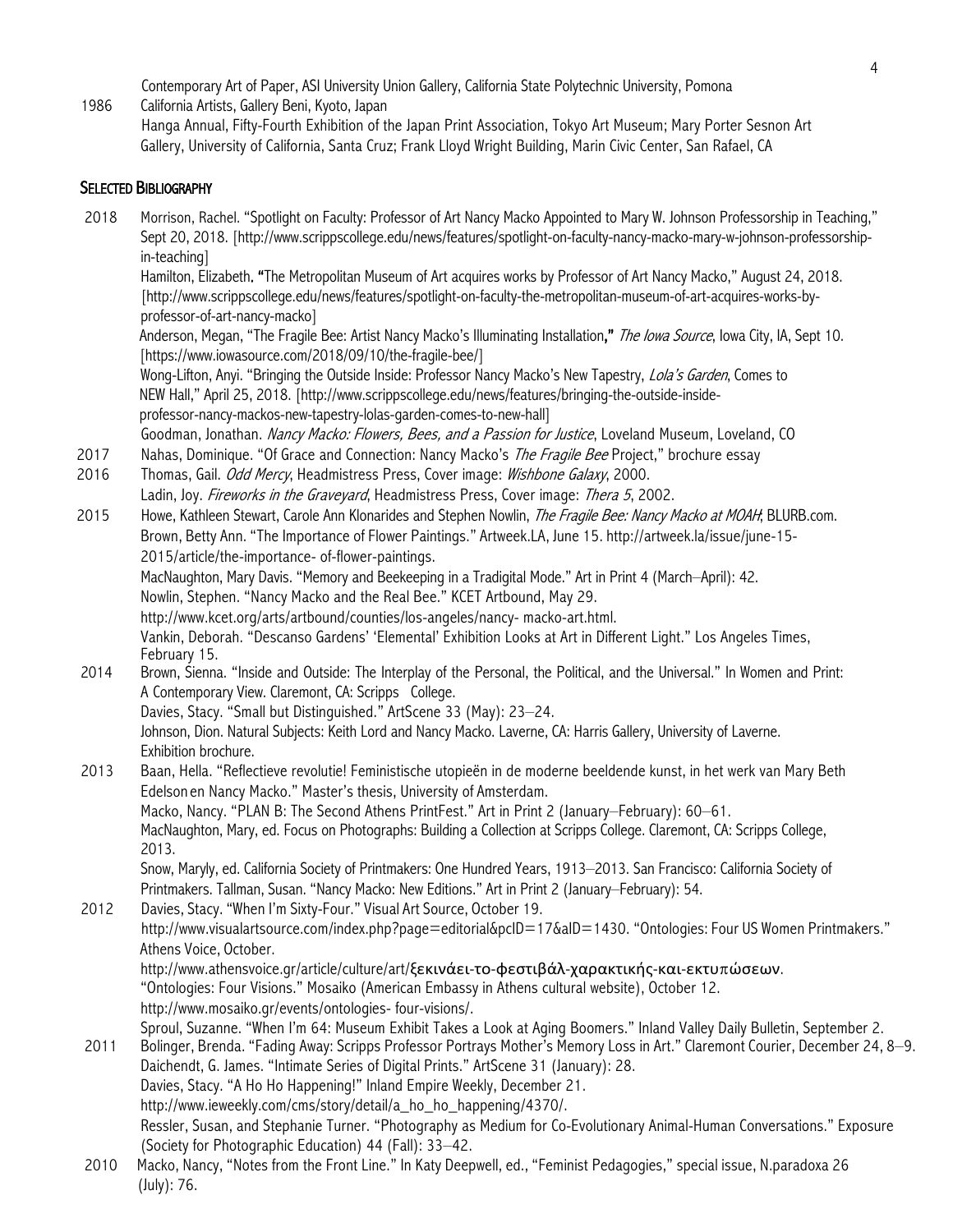|      |                                                                                                                                                                                                             | 5 |
|------|-------------------------------------------------------------------------------------------------------------------------------------------------------------------------------------------------------------|---|
| 2009 | Niner, Katy. "Sounding the Alarm: Six Female Artists Explore the Effects of Global Warming." Stepping Out: Jackson<br>Hole News and Guide, September 9.                                                     |   |
|      | - - "Women Confront Climate Change with Creativity." Stepping Out: Jackson Hole News & Guide, June 24.                                                                                                      |   |
|      | Paterson, Carrie. "Multiverse at Claremont Museum of Art." Artillery Magazine 3 (January-February).                                                                                                         |   |
|      | http://artillerymag.com/archives/v3i3_09/current/review.html.                                                                                                                                               |   |
|      | Waldorf, Emily. "The Artist Interview: Nancy Macko." ArtsEtoile, September 22.                                                                                                                              |   |
| 2008 | Carasso, Roberta. "Multiverse: Artists across the Globe Create Their Own Parallel Universes." Coast, December, 204-5.                                                                                       |   |
|      | Curcio, Seth. Daily Serving, June 1. http://www.dailyserving.com/2008/06/nancy_macko.php.                                                                                                                   |   |
|      | Heffesse, Cyril, Darian Lopez, and Jonathan Veiga. Welcome to the Life of Nancy Macko: A Documentary. YouTube                                                                                               |   |
|      | video, 26:43, posted by USC School of Cinematic Arts, April 28, 2008. http://www.youtube.com/watch?v=HH-                                                                                                    |   |
|      | iqtls5RU, May 1.                                                                                                                                                                                            |   |
|      | Junker, Howard, ed. "First Map." ZYZZYVA 24 (Fall): 124.                                                                                                                                                    |   |
|      | "Nancy Macko." Feminist Art Base. Elizabeth A. Sackler Center for Feminist Art, Brooklyn Museum.                                                                                                            |   |
|      | https://www.brooklynmuseum.org/eascfa/feminist_art_base/nancy-macko.                                                                                                                                        |   |
|      | Michno, Christopher. "Multiverse: Idiosyncratic Theorizing." Inland Empire Weekly, October 2-8.                                                                                                             |   |
|      | Tibbits, Ashley. "Nancy Macko: Commissary Arts." Artweek 39 (July-August): 21.                                                                                                                              |   |
| 2007 | Bebout, Catherine, and Mary Birmingham, eds. Contemporary Printmaking at the Crossroads. Montclair, NJ: George Segal Gallery,                                                                               |   |
|      | Montclair State University.<br>Frank, Peter. "Nancy Macko: Hive Society." October.                                                                                                                          |   |
|      | http://www.nancymacko.com/HIVE_UNIVERSE/HiveSociety.html                                                                                                                                                    |   |
| 2006 | Breuer, Karin, Connie Butler, Mary-Kay Lombino, Mary Davis MacNaughton, and Gloria Feman Orenstein. Hive                                                                                                    |   |
|      | Universe: Nancy Macko, 1994-2006. Claremont, CA: Scripps College.                                                                                                                                           |   |
|      | Row, D. K. "On Display: A Passion for Prints." Oregonian, December 24.                                                                                                                                      |   |
|      | Christensen, Judith. "Hive Universe at Municipal Art Gallery." ArtScene, December 25.                                                                                                                       |   |
|      | http://www.nancymacko.com/ArtScene/ArtScene.html.                                                                                                                                                           |   |
| 2005 | Bicos, Sophia, and Robin Lee. A x S: At the Intersection of Art and Science. DVD. Pasadena, CA: Armory Center for the Arts.                                                                                 |   |
|      | Forgione, Mary. "Twenty-Four Photographers, Twenty-Four Hours." Los Angeles Times, August 9. Frank, Peter. "A x S: At the                                                                                   |   |
|      | Intersection of Art and Science." L.A. Weekly, August 19.                                                                                                                                                   |   |
|      | Krimm, Donna. "Where Art Meets Science: Caltech-Armory Show Connects Art, Math, Nature." Pasadena Star News,                                                                                                |   |
|      | July 10, 2005. Okamoto, Charissa. "Faculty Art Acquisitions: Ruth Chandler Williamson Gallery Builds Collection."<br>Scripps College Magazine 77 (Winter): 4.                                               |   |
| 2004 | Jacq, Annaïg. "Un centre international d'art contemporain à Pont-Aven." Le Courrier, October 2.                                                                                                             |   |
|      | Macko, Nancy. "La Belle Rêve." Scripps College Magazine 77 (Summer): 12-13.                                                                                                                                 |   |
|      | Pacallet, Gwen. "Nancy Macko et Nana Gregory exposent au CIAC." Ouest-France, September 25.                                                                                                                 |   |
| 2003 | Inside CMC. http://www.mckenna.edu/news/insidecmc/2003april/art.                                                                                                                                            |   |
|      | Jacq, Annaïg. "L'artiste Nancy Macko s'inspire des légendes celtes." Ouest-France, November 10.                                                                                                             |   |
|      | Pearlman, Alison. "From Ground Rules to Horizon Lines." Essay accompanying Interstices exhibition, California                                                                                               |   |
|      | Polytechnic University, Pomona. http://nancymacko.com/Circle/06PRIMEDESERTS/index.html.                                                                                                                     |   |
|      | Ressler, Susan R. Women Artists of the American West. Jefferson, NC: McFarland.                                                                                                                             |   |
| 2001 | Mattera, Joanne. Encaustic Painting: Contemporary Expression in the Ancient Medium of Pigmented Wax. New York: Watson-<br>Guptill.                                                                          |   |
| 2000 | Calder, Diane. "Intersections of Art and Science." Art Scene 20 (September): 13-14.                                                                                                                         |   |
|      | MacNaughton, Mary Davis. In the Mind's Sky: Intersections of Art and Science. Claremont, CA: Scripps College.                                                                                               |   |
|      | Muchnic, Suzanne. "Inspired Leaps from the Lab to the Studio." Los Angeles Times, August 27.                                                                                                                |   |
| 1999 | Armitage, Susan, ed. "Nancy Macko and Jan Blair: Glimpsing Romania." Frontiers: A Journal of Women Studies 20, no.                                                                                          |   |
|      | $3:36 - 41.$                                                                                                                                                                                                |   |
|      | Bartlett, Mary. "Art and Life in the Digital World: Professor Nancy Macko's Students Use Conceptual Thinking to                                                                                             |   |
|      | Create Digital Art." Scripps College Bulletin 72 (Spring): 14-15.                                                                                                                                           |   |
|      | "Linear Thinking: Digital Code, Cultural Patterns Probe Art at End of Millennium." Richardson News, April 1.                                                                                                |   |
|      | Waligore, Marilyn. "Digital Photography: Subversion and Enchantment." Photography Quarterly, no. 75: 4-9.                                                                                                   |   |
| 1998 | Dalkey, Victoria. "Look, Ma, No Paintbrush!" Sacramento Bee, September 6.                                                                                                                                   |   |
| 1997 | Macko, Nancy. "A View of the Intersection of Art and Technology." Art Bulletin 79 (June): 202-5. 1996                                                                                                       |   |
|      | Jeffrey, Noel. "Digital Artists See Old Barriers Crumble." Micro Publishing News, February, 56–59.<br>Patterson, Tom. "Cut-and-Paste Could Give This Show a Run for the Money." Charlotte Observer, May 12. |   |
| 1995 | Hock, Jennifer. "Images and the Computer." Claremont Courier, August 16.                                                                                                                                    |   |
|      | Knight, Christopher. "LACMA's 'P.L.A.N.' Isn't Your Standard Photo Show." Los Angeles Times, July 8.                                                                                                        |   |
| 1994 | Kandel, Susan. "Smaller Doses Needed." Los Angeles Times, February 3.                                                                                                                                       |   |
|      | Kapitanoff, Nancy. "On the Feminine Side." Los Angeles Times, February 4.                                                                                                                                   |   |
|      |                                                                                                                                                                                                             |   |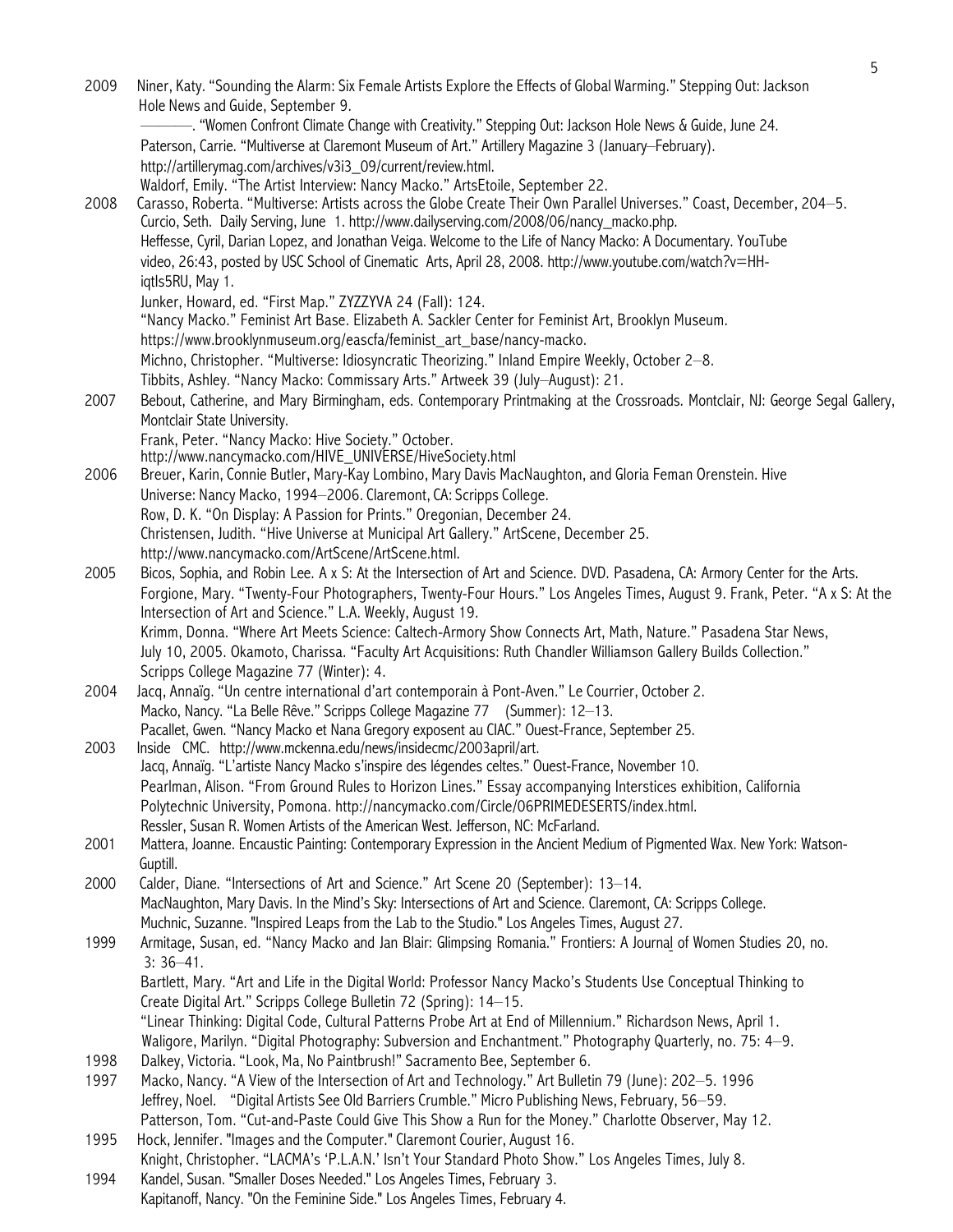MacNaughton, Mary Davis. About Beeing: Nancy Macko's Dance of the Melissae. Glendale, CA: Brand Library and Art Galleries. Exhibition brochure.

"A SIGGRAPH '94 Sneak Preview." Computer Graphics World, July, cover, 3, 26. "Southern California Computer Artists." MicroPublishing News, July.

Willette, Jeanne. "How Sweet It Is." Artweek 25 (February 17).

- 1993 Armitage, Diane. "Doorway to Cyberspace." Santa Fe Reporter, June, 9–15. Villani, John. "The Lure of the Pixel." Santa Fe New Mexican, May 14.
- 1992 Curtis, Cathy. "Show Exhibits a Multiple Personality." Los Angeles Times (Orange County edition), February 3. Hinz, Sue. "WSU Museum of Art Opens Year of Exhibitions." Moscow-Pullman Daily News, August 20. Littlefield, Kinney. "Mixed Media Artists Move beyond Traditional Picture Frame." Orange County Register, February.
- 1991 Leopoldseder, Hannes. Der Prix Ars Electronica: International Compendium of the Computer Arts. Linz, Austria: Veritas. "Macko Shows Work." Claremont Courier, July 17.
- 1989 "An American Woman Printer Having an Exhibition at Ashiya." Yomiuri Paper (Kyoto, Japan), November 9. Lilligren, Ingrid. Impressions: Six Printmakers. Rancho Cucamonga, CA: Wignall Museum/Gallery, Chaffey College. Geer, Suvan. "Downtown: Nancy Macko." Los Angeles Times, June 2. "Nancy Macko: Show of Prints." Sankei Paper (Tokyo), November 16. Smith, Mason. "Nancy Macko: Making Art, Training Artists." Scripps College Bulletin 24 (Spring): 13–15. Yamamoto. "Love Which Transcends Time and Space." Kobe Evening Paper (Japan), November 17.
- 1988 Ayres, Anne. 1988 Exhibitions: Taking Liberties / Beyond Baroque. Los Angeles: Southern California Women's Caucus for Art. Showcase '88: Fourth Annual Invitational of Work by Contemporary California Women Artists. Pomona: ASI University Union Gallery, California State Polytechnic University.
- 1987 Glowen, Ron. "Abstract Images and Objects." Artweek 18 (November 28). MacNaughton, Mary Davis. New California Printmaking: Selections from Northern and Southern California. Claremont, CA: Galleries of the Claremont Colleges.

### AWARDS, GRANTS AND RESIDENCIES

Residency, McCanna House, North Dakota Museum of Art, Grand Forks, ND, 2020 Mary W. Johnson Professorship in Teaching, Scripps College, 2018–2025 Andrew W. Mellon Foundation Grant for Digital Humanities at the Claremont Colleges, 2016 Creative Capacity Fund, Center for Cultural Innovation, San Francisco, 2015 Andrew W. Mellon Foundation Grant for Student/Faculty Research, Scripps College, 2013, 2014 Residency, Michigan State University, East Lansing, 2012 (deferred) Residency, University of Dayton, OH, 2011 Andrew W. Mellon Foundation Grant for Faculty Career Enhancement, Denison, DePauw, Furman, Harvey Mudd, Middlebury, Rhodes, Scripps, and Vassar Colleges, 2005–7 Scripps / Harvey Mudd Mellon Faculty Career Enhancement Grant, Scripps College, Claremont, CA, 2004–5 Residency, Banff Centre for the Arts, Alberta, Canada, 2003–4 Residency, Musée de Pont-Aven, France, 2003–4 Mary Wig Johnson Faculty Achievement Award, Scripps College, Claremont, CA, 1994–95, 1997–98, 1998–99, 2004–5, 2008–9, 2010–11, 2012–13, 2015-16 Irvine Faculty Development Grant, Scripps College, Claremont, CA, 1993–94 Residency, Virginia Center for the Creative Arts, Sweet Briar, VA, 1989–90 Georgia Ridder Estate, Tapestry Commission for Scripps College, 2017-18 Sabbatical Research Fellowship, Scripps College, Claremont, CA, 1989–90, 1995–96 Jean and Arthur Ames Studio Art Faculty Research Award, Scripps College, Claremont, CA, 1988–89, 1991–92, 1994–95, 1997– 98, 1999–2000, 2001–2, 2003–4, 2006–7, 2008–9, 2011–12, 2013–14, 2016–17, 2018–19, 2021-22 Faculty Research Grants, Scripps College, Claremont, CA, 1986–2018